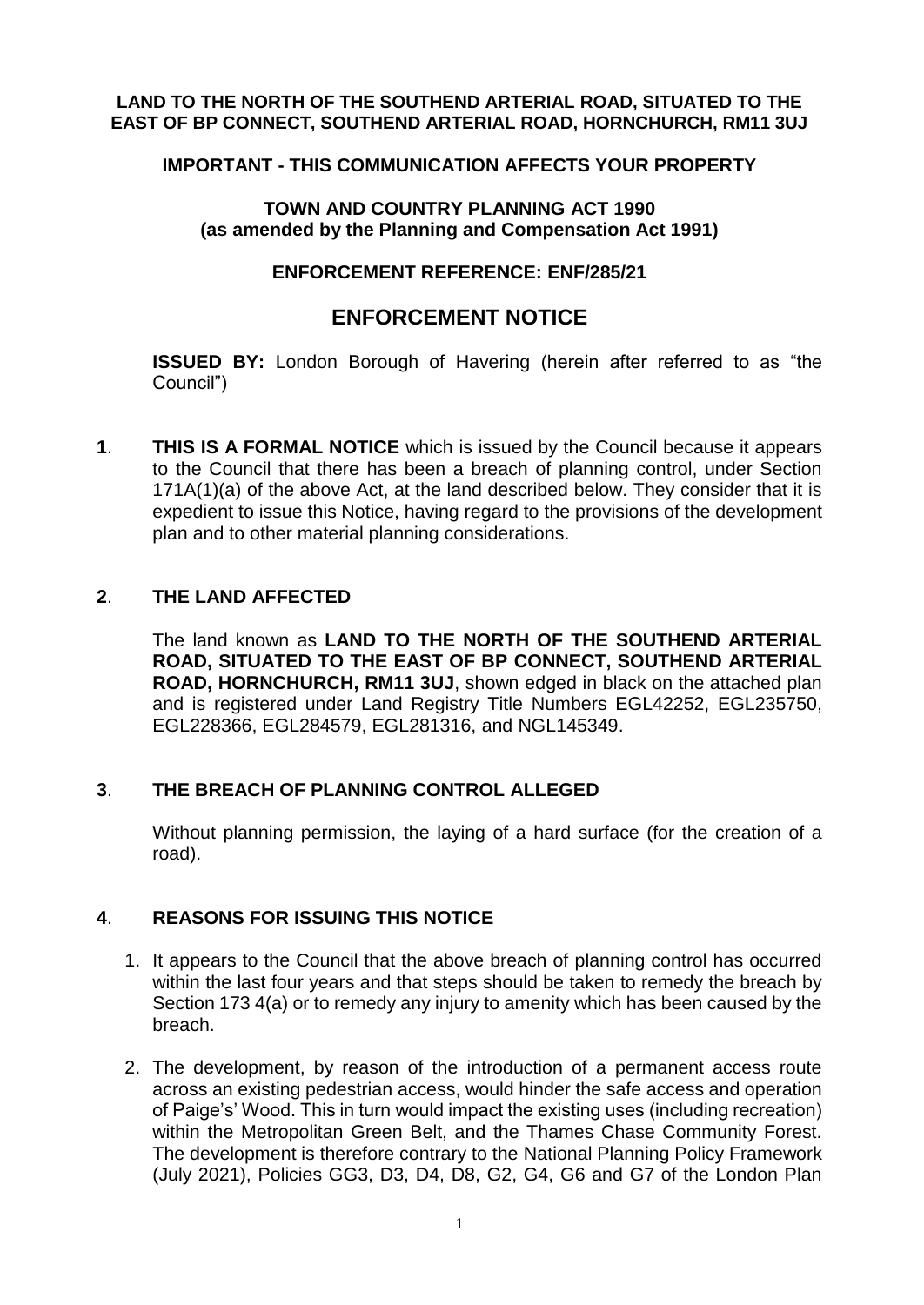(March 2021), and Policies CP17, DC22, DC45, and DC61 of the London Borough of Havering Local Development Framework Core Strategy and Development Control Policies Development Plan Document 2008.

- 3. It is considered that the introduction of the hard surfacing, by reason of it being situated within the Metropolitan Green Belt, the Ingreborne Valley Metropolitan Site of Importance for Nature Conservation (SNIC), and the Thames Chase Community Forest has the potential to adversely impact biodiversity within these protected areas through the permanent loss of existing vegetation and negatively impacting various flora and fauna in the immediate area. The development therefore has an unacceptable impact on the Metropolitan Green Belt, the Ingreborne Valley Metropolitan Site of Importance for Nature Conservation (SNIC), and the Thames Chase Community Forest. The development is also considered contrary to the National Planning Policy Framework (July 2021), Policies GG3, D3, D4, D8, G2, G4, G6 and G7 of the London Plan (March 2021), and Policies CP17, DC22, DC45, and DC61 of the London Borough of Havering Local Development Framework Core Strategy and Development Control Policies Development Plan Document 2008.
- the adverse impact on the Metropolitan Green Belt, the Ingreborne Valley Metropolitan Site of Importance for Nature Conservation (SNIC), and the Thames 4. The Council does not consider that planning permission should be granted due to Chase Community Forest.

## **5**. **WHAT YOU ARE REQUIRED TO DO**

 (i) Remove all of the hard surfacing and all associated development, including any hard-core and / or any other substrate and all other imported material within the hatched area on the attached plan;

#### **AND**

 (ii) Remove all other debris, rubbish or other materials accumulated as a result of taking step (i) above;

#### **AND**

 (iii) Reinstate the land as to how it was prior to the development occurring, including levelling out of the excavated area with soil of a similar type and condition to that of the non-excavated areas.

#### **6**. **TIME FOR COMPLIANCE**

**2 MONTHS** after the date when this Notice takes effect.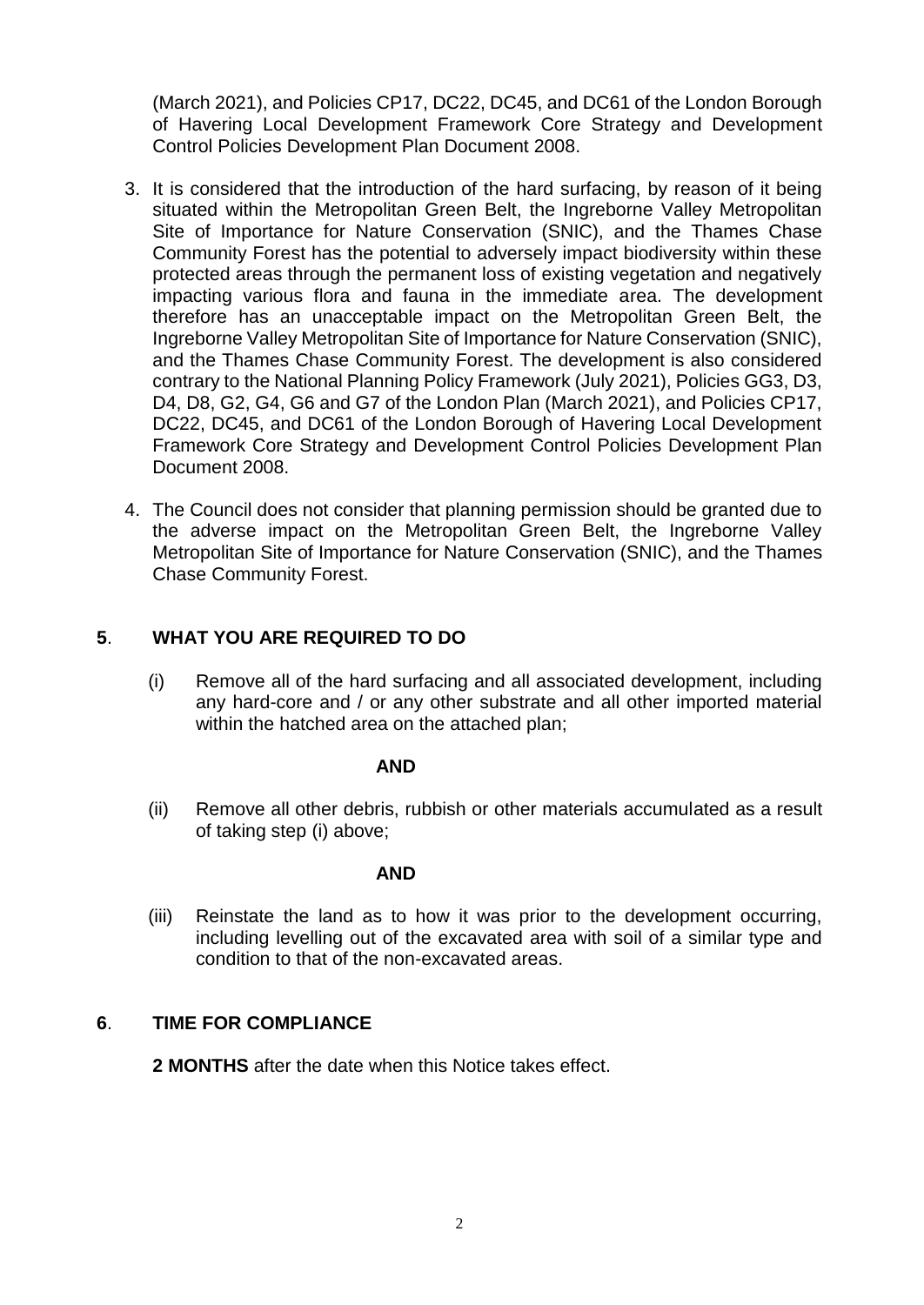## **7**. **WHEN THIS NOTICE TAKES EFFECT**

 This Notice takes effect on **24th August 2021**, unless an appeal is made against it beforehand.

Dated: **27th July 2021** 

Sianed: Signed: Pariol Colink

 Authorised Officer on behalf of London Borough of Havering, Mercury House, Mercury Gardens, Romford, RM1 3SL

Nominated Officer to contact regarding this Notice: **Sam Cadman**  Telephone Number: 01708 433 758 Email: [sam.cadman@havering.gov.uk](mailto:sam.cadman@havering.gov.uk)  **THE RIGHT TO APPEAL** 

 Those with a legal or equitable interest in the land or who is a relevant occupier can appeal against this Enforcement Notice to the Planning Inspectorate acting on behalf of the Secretary of State before **24th August 2021**. Further details are given in the attached explanatory note.

### **WHAT HAPPENS IF AN APPEAL IS NOT RECEIVED**

 If an appeal is not received against this Enforcement Notice, it will take effect on **24th August 2021** and you must then ensure that the required steps for complying with it, for which you may be held responsible, are taken within the period specified in the Notice.

## **FAILURE TO COMPLY WITH AN ENFORCEMENT NOTICE WHICH HAS TAKEN EFFECT CAN RESULT IN PROSECUTION AND/OR REMEDIAL ACTION BY THE COUNCIL.**

# **EXPLANATORY NOTES**

## **STATUTORY PROVISIONS**

 A summary of Sections 171A, 171B and 172 to 177 of the Town and Country Planning Act 1990 (as amended) can be viewed online at<https://www.legislation.gov.uk>

### **THE RIGHT TO APPEAL**

 Any appeal must be in writing and received, or posted (with the postage paid and properly addressed) in time to be received in the ordinary course of the post, by the Planning Inspectorate before **24th August 2021.**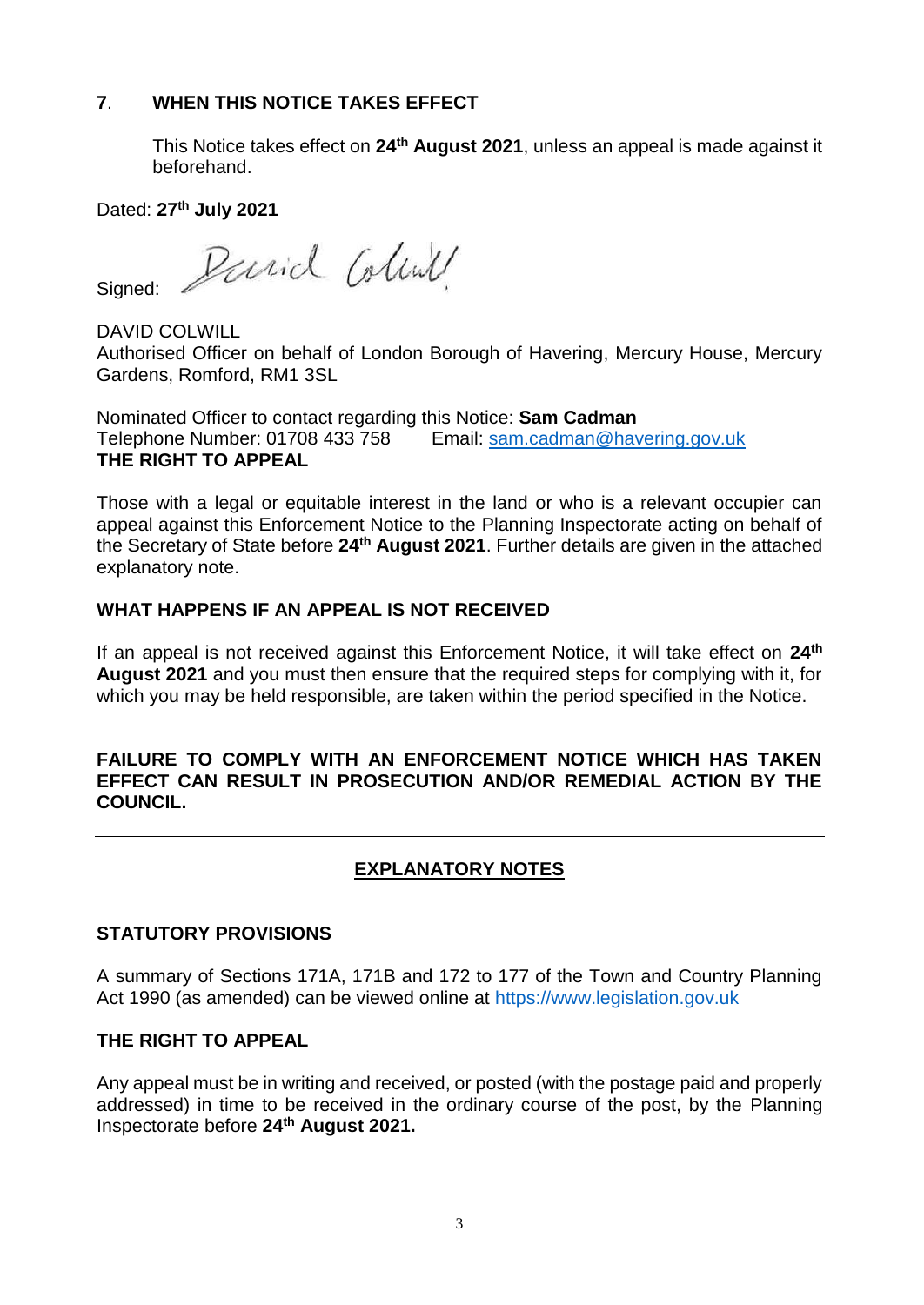If an appeal against this Notice is intended, the instructions given on the information sheet from the Planning Inspectorate which accompanies this Notice should be followed.

## **GROUNDS OF APPEAL**

 The grounds of appeal are set out in Section 174 of the Town and Country Planning Act 1990 (as amended) you may appeal on one or more of the following grounds:

- (a) that, in respect of any breach of planning control which may be constituted by the matters stated in the Notice, planning permission ought to be granted, as the case may be, the condition or limitation concerned ought to be discharged;
- (b) that those matters have not occurred;
- (c) that those matters (if they occurred) do not constitute a breach of planning control;
- (d) that, at the date when the notice was issued, no enforcement action could be taken in respect of any breach of planning control which may be constituted by those matters;
- (e) that copies of the Enforcement Notice were not served as required by section 172;
- (f) that steps required by the notice to be taken, or the activities required by the notice to cease, exceed what is necessary to remedy any breach of planning control which may be constituted by those matters or, as the case may be, to remedy any injury to amenity which has been caused by any such breach;
- (g) that any period specified in the notice in accordance with section 173(9) falls short of what should reasonably be allowed.

Not all these grounds may be relevant to you.

## **PLANNING APPLICATION FEE**

 Should you wish to appeal on ground (a) - that planning permission should be granted for the unauthorised development or use, then a fee of **£468** is payable to the Council when the appeal is lodged. If this fee is not paid, the planning merits of the appeal will not be considered by the Planning Inspector.

## **STATEMENT ON GROUNDS OF APPEAL**

 The grounds of appeal must be submitted to the Planning Inspectorate, either when giving notice of the appeal or within 14 days from the date on which the Planning Inspectorate sends you a notice so requiring, a statement in writing specifying the grounds on which the appeal against the Enforcement Notice is being made and stating briefly the facts on which you propose to rely, in support of each of those grounds.

## **RECIPIENTS OF THE ENFORCEMENT NOTICE**

 The names and addresses of all the persons on whom the Enforcement Notice has been served are:

 1. BP Oil UK Limited (Co. Regn. No. 446915) of Witan Gate House, 500-600 Witan Gate, Central Milton Keynes MK9 1ES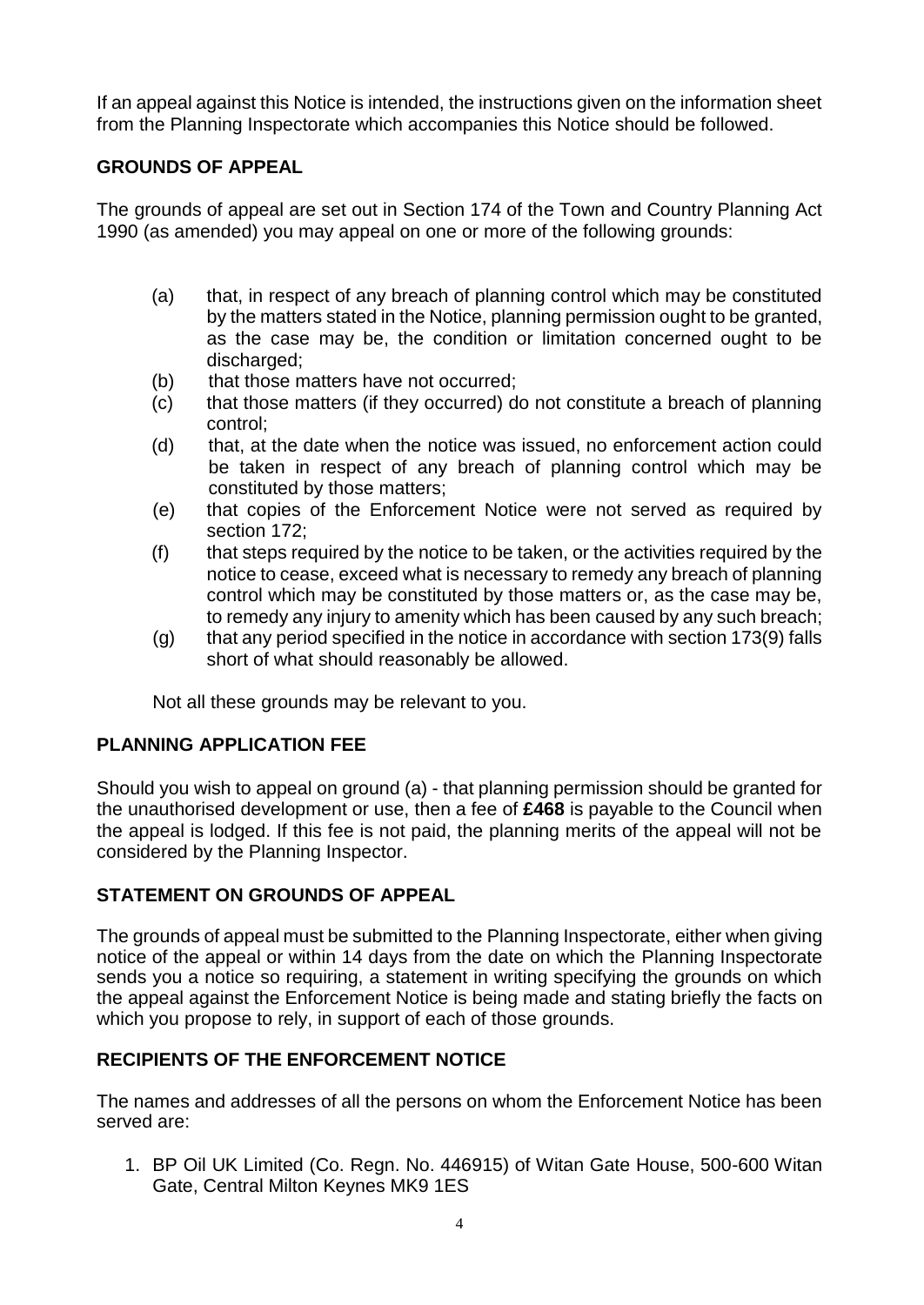- 2. BP Oil UK Limited, Chertsey Road, Sunbury On Thames, Middlesex, TW16 7BP
- 3. B P Connect, Southend Arterial Road, Hornchurch, RM11 3UJ.
- 4. Sunbury Secretaries Limited; Cornwall Court, 19 Cornwall Street, Birmingham, United Kingdom, B3 2DT
- 5. William George Warren Harland; Chertsey Road, Sunbury On Thames, Middlesex, TW16 7BP
- 6. Hanna Hofer, Chertsey Road, Sunbury On Thames, Middlesex, TW16 7BP
- 7. Peter James Mather; Chertsey Road, Sunbury On Thames, Middlesex, TW16 7BP
- 8. Ryan James McDonough; 1 Grena Road, Richmond, Greater London, United Kingdom, TW9 1XU
- 9. White Bungalow, Southend Arterial Road, Hornchurch, RM1 3UJ
- 10.The Owner / Occupier; Mount Pleasant Farm, Southend Arterial Road, Hornchurch (RM11 3UJ)
- 11.Alice May O'callaghan; Overstrand, Woodham Road, Battlesbridge, Nr Wickford, Essex SS11 7QL
- 12.Jacqueline Hazel Tebbutt; 49 Main Road, Romford RM2 5EB
- 13.Henry Albert Tebbutt; 49 Main Road, Romford RM2 5EB
- 14.Cleanaway Havering Riverside Trust; Veolia ES Cleanaway, Havering Riverside Trust, Rainham House, Manor Way, Rainham, RM13 8RH
- 15.The Mayor and Burgesses Of The London Borough of Havering of The London Borough of Havering, Legal Services, Town Hall, Main Road, Romford, RM1 3BD
- 16.The Mayor and Burgesses Of The London Borough of Havering of The London Borough of Havering, DX138120, Romford 4